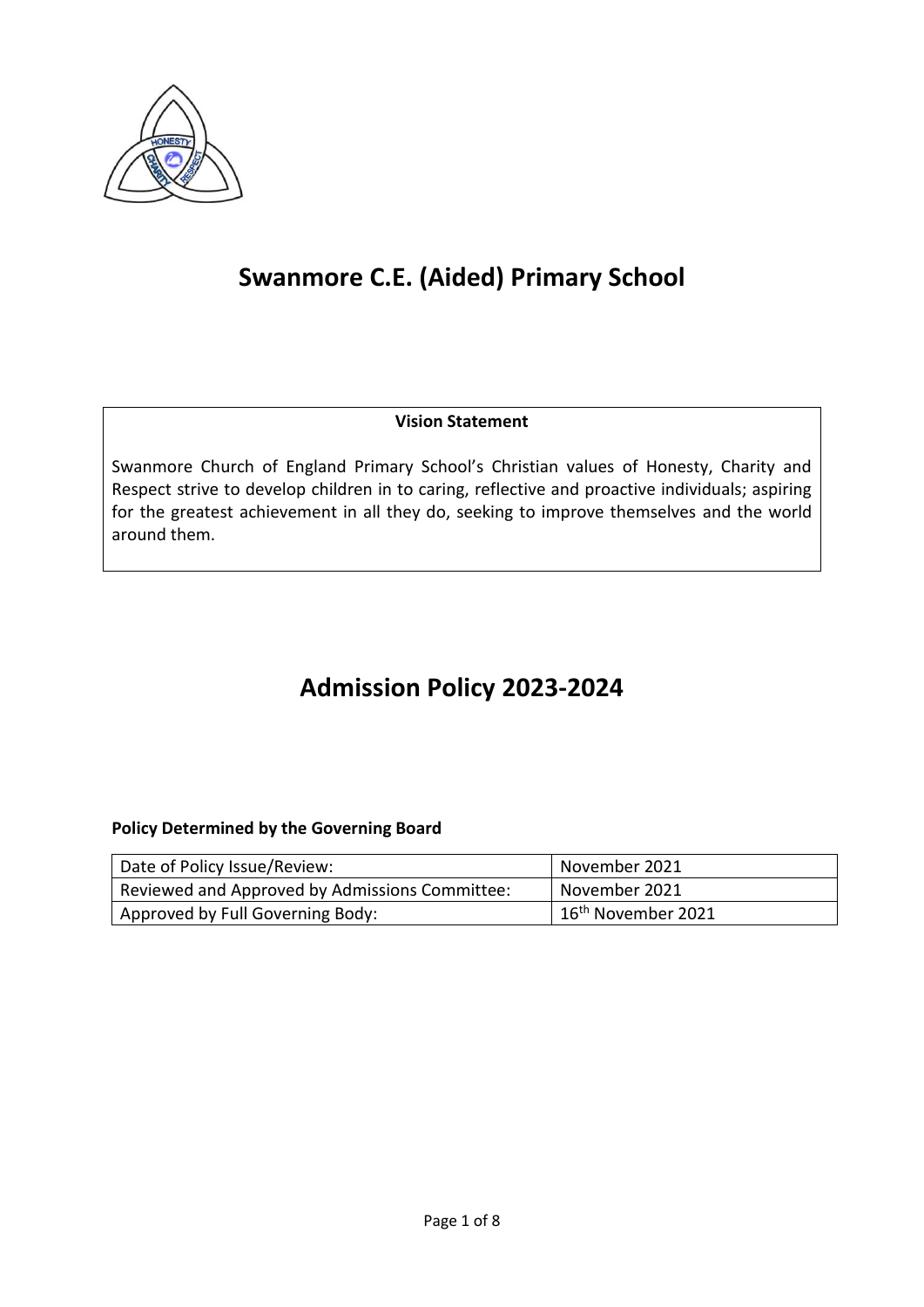This policy will be used during 2023-2024 for allocating places in the main admission round for entry to Year R in September 2023. It will also apply to in-year admissions during 2023/24. Outside the normal admissions round, the Fair Access protocol will be applied alongside the policy to secure the admission of vulnerable pupils from specific groups.

The Governing Board is the admission authority for Swanmore Church of England Primary School. The admissions arrangements are determined by the Governing Board after statutory consultations.

#### **Published Admission Number**

Each school has a published admission number (PAN) for entry to Year R. The school will admit this number if there are sufficient applications. Where fewer applications than the published number are received, places will be offered to all applicants

The PAN for Swanmore Church of England Primary School for 2023-2024 is 60.

The guiding principle of admission to this school is that a church school should serve its local community, defined in the trust deed dated 1863 as the ecclesiastical parish of Swanmore.

#### **Admission Process**

The Governing board will consider first all those applications received by the published deadline of **midnight on Sunday 15 th January 2023.** Notifications to parents offering a primary or infant school place will be sent by the Local Authority on **Monday 17 th April 2023.**

Applications made after midnight on **15 th January 2023** will be considered after all on-time applications have been fully processed unless exceptional circumstances merit consideration alongside on-time applications.

For the normal admission round, all on time preferences will be considered simultaneously and ranked in accordance with the admission criteria. If more than one school can offer a place, the parent's highest stated available preference will be allocated.

#### **Pupils with an Education, Health and Care Plan (EHCP)**

Any child with an Education, Health and Care Plan naming Swanmore Church of England Primary School will be admitted. Where possible such children will be admitted within PAN.

#### **Oversubscription criteria**

When the school is oversubscribed, after the admission of pupils with an Education, Health and Care plan naming the school, priority for admission will be given to children in the following order:

- 1) Looked after children or children who were previously looked after (see definition i)
- 2) (For applicants in the normal admission round) Children or families with an exceptional medical and / or social need (see definition ii). Supporting evidence from a professional is required such as a doctor and / or consultant for medical needs or a social worker, health visitor, housing officer, the police or probation officer for social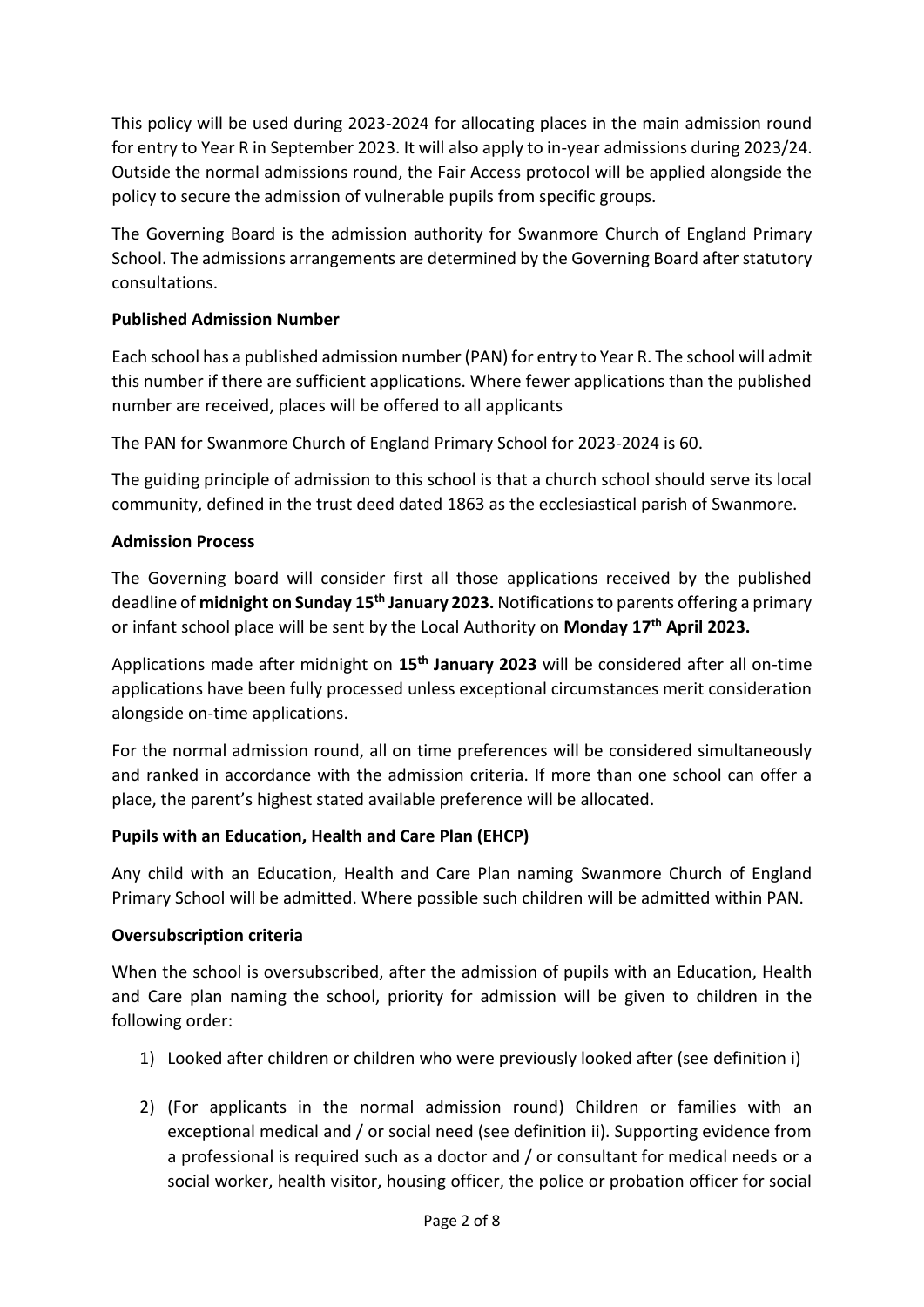needs. This evidence must confirm the child or family's medical or social need and why that need makes it essential that the child attends Swanmore Church of England Primary School rather than any other. If evidence is not submitted by the application deadline, the medical and / or social need cannot be considered.

- 3) Children living **in** the catchment area (see definition iii) of Swanmore Church of England Primary School who at the time of application have a sibling (see definition iv) on the roll of the school who will still be on the roll at the time of admission.
- 4) Children living in the catchment area of Swanmore Church of England Primary School.
- 5) Children living out of the catchment area who at the time of application have a sibling (see definition iv) on the roll of the school who will still be on the roll at the time of admission. (Where a sibling was allocated a place at the school in the normal admission round in a previous year because the child was displaced (see definition v) from the catchment school for their address, the application will be considered under criteria 3 above, subject to the siblings still living in the catchment area for the school from which they were displaced.)
- 6) Children of staff (see definition vii) who have a) been employed at Swanmore Church of England Primary School for two or more years at the time at which the application for admission to the school is made, or b) have been recruited to fill a vacant post for which there is a demonstrable skills shortage.
- 7) Children living out of catchment area of Swanmore Church of England Primary School.

## **Tie Breaker**

If the school is oversubscribed from within any of the above categories, straight line distance will be used to prioritise applications; applicants living nearer the school have priority. Distances will be measured from the Ordinance Survey home address point to the school address point using the Local Authority's Geographic Information Systems (GIS). Distances to multiple dwellings will give priority to the ground floor over the first floor and so on. On individual floors, distances will be measured to the stairs leading to the communal entrance. Where two or more applicants are equidistant, random allocation will be used to allocate the place. An explanation of the random allocation procedure is available on the Local Authority website.

## **Additional Information**

## **Who can apply?**

Only a parent can apply for a place at a school. A parent is any person who has parental responsibility for or is the legal guardian of the child, as set out in the Children Act 1989.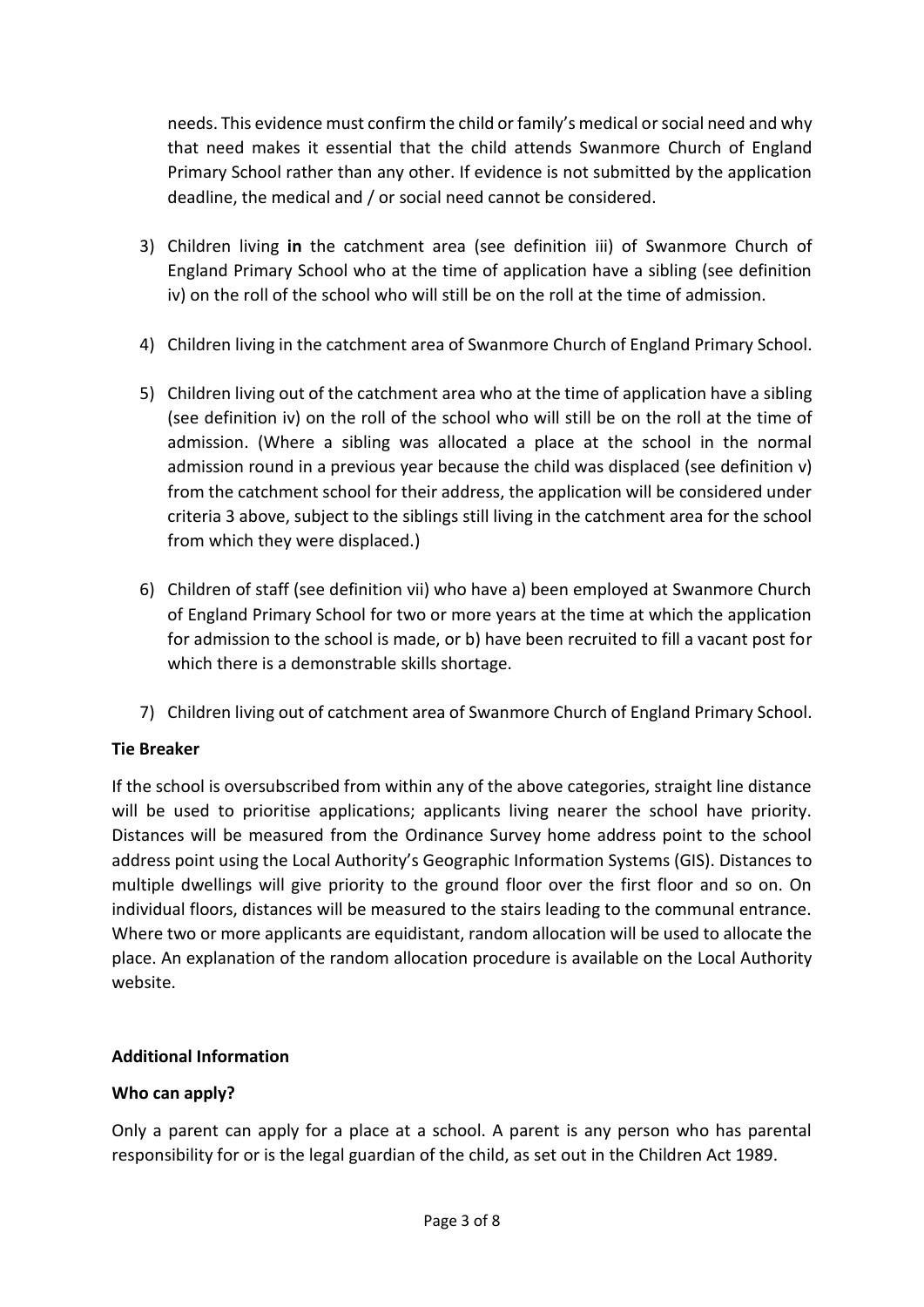#### **Permanent residence**

The child's permanent residence is where they live normally, including weekends and during school holidays as well as during the week, and should be used for the application. The permanent address of children who spend part of their week with one parent and part with the other, at different addresses, will be the address at which they spend most of their time.

#### **Multiple Births**

Where a twin or child from a multiple birth is offered the last place available within the PAN, any further twin or child from the same multiple birth will also be offered a place, if the parents so wish, even though this may raise the number in the year group above the school's PAN.

#### **Fair Access Placements**

Outside the normal admissions round, it may sometimes be necessary for a pupil to be placed by the governing board or the Local Authority, in a particular school even if there is a waiting list for admission. Such placements are made in accordance with the Local Authority's Fair Access Protocol. The Protocol is based on legislation and government.

#### **Waiting Lists**

Waiting lists will be established for each year group where more applications are received than places available. For main round admission to Year R  $/$  3, the waiting list will be maintained by the school until 31 August 2023

Any places that become available will be offered to a child at the top of the list on the day the place becomes available. The waiting list is ordered according to the criteria of the admission policy with no account being taken of the length of time on the waiting list or any priority order expressed as part of the main admission round. Fair Access arrangements and school closure arrangements will take priority over the waiting list.

The waiting list will be reviewed and revised –

- Each time a child is added to or removed from, the waiting list;
- When a child's changed circumstance affects their priority.

For entry to Year R, the waiting list will remain open until 31 August 2024, at which point all names will be removed. For all other year groups, waiting lists will remain open until 31 August of each year. Should parents wish their child to be considered for a place at the school in the following school year, they must submit a new in-year application in the August preceding the new school year. Schools will send a decision letter within the first 10 days of the new term.

#### **Starting school**

Pupils born between 1 September 2018 and 31 August 2019 (inclusive) are entitled to full time schooling from September 2023. Parents can choose to defer their child's admission until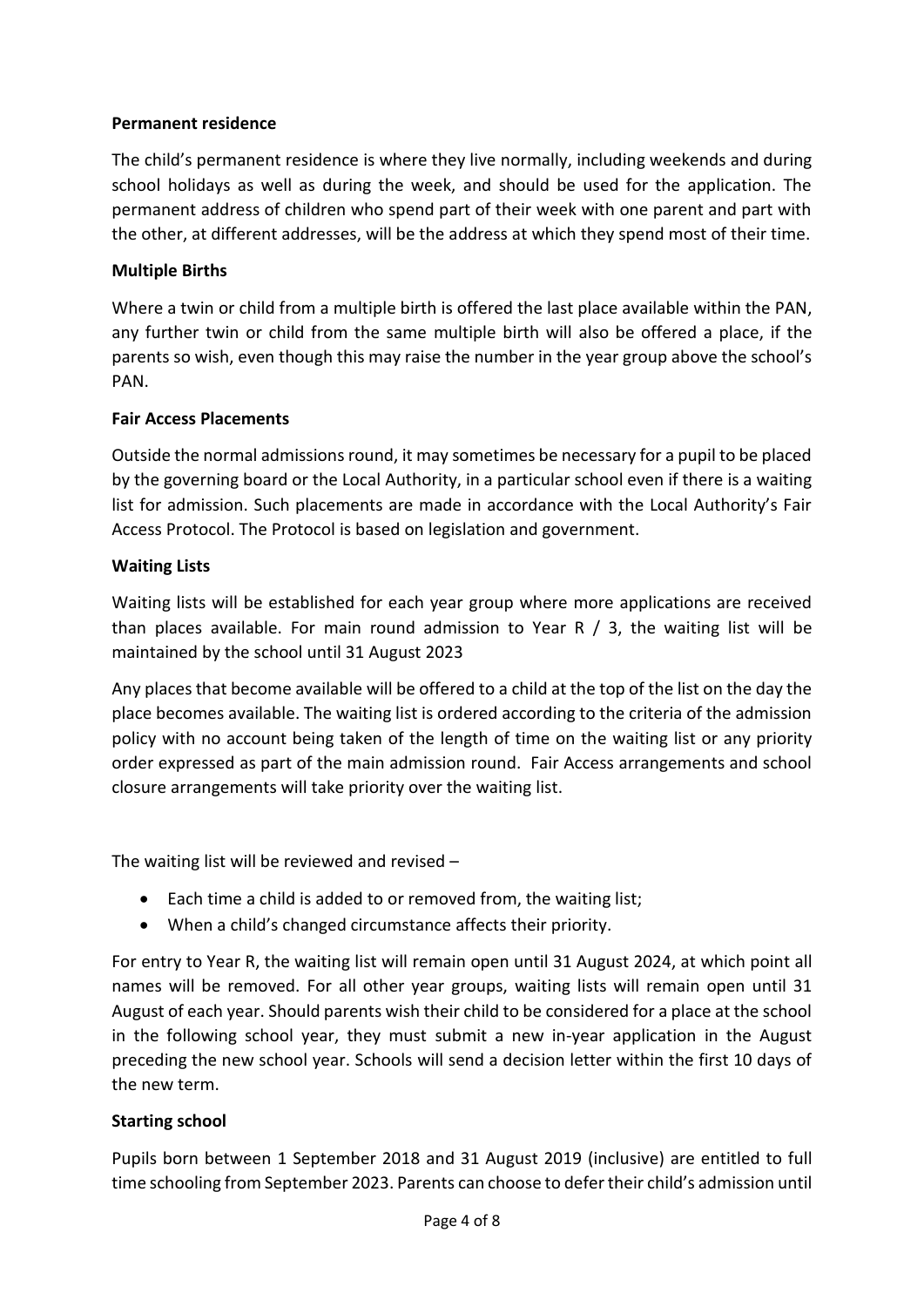later in the school year (but not beyond the start of the term after the reach compulsory school age). Children can also attend part-time until they reach compulsory school age. Parents must discuss their child's starting arrangements with the school once an offer has been secured.

Children with birthdays between

- 1 September and 31 December 2018 (inclusive) reach compulsory school age on 31 December 2023, at the start of the spring term 2024.
- 1 January and 31 March 2019 (inclusive) reach compulsory school age on 31 March 2024, at the start of the summer term 2024
- 1 April and 31 August 2019 (inclusive) reach compulsory school age on 31 August 2024, at the start of the new school year in September 2024.

Parents of summer born children (those born between) 1 April and 31 August) who are particularly concerned about their child's readiness for school can request to delay their child's entry to Year R for an entire school year until September 2024. This is called decelerated admission. In making a request, parents would be expected to state clearly why they felt decelerated admission to Year R was in their child's best interest. It is recommended that parents considering such a request contact the school in the autumn term 2022 to ensure that an informed decision is made.

## **Admission of children outside their normal age group**

Parents may request that their child is admitted outside of their normal age group. To do so, parents should include a request with their application, specifying why admission outside the normal age group is being requested and which year group they wish their child to be admitted. Decisions will be made based on the circumstances of the case and in the best interests of the child.

## **School Closures**

In the event of a school closure, pupils from the closing school may be given priority for any school nominated as the receiving school. Specific arrangements will be determined by the school and Local authority in accordance with the School Admission Code and will be published at the time for specific schools affected.

## **Admission Appeals**

If you are unsuccessful in being offered a place for your child at Swanmore Church of England Primary School you will be informed by the Local Authority in writing, will be given reasons for the refusal and informed of your right to an independent appeal against the decision.

## **Warning**

Places are withdrawn every year because parents give false information on application forms, e.g. a false home address. This includes cases where parents take out a short term let or buy a property solely to use its address on the application form without any intention of taking up permanent residence there. In fairness to all parents, all allegations of fraudulent practice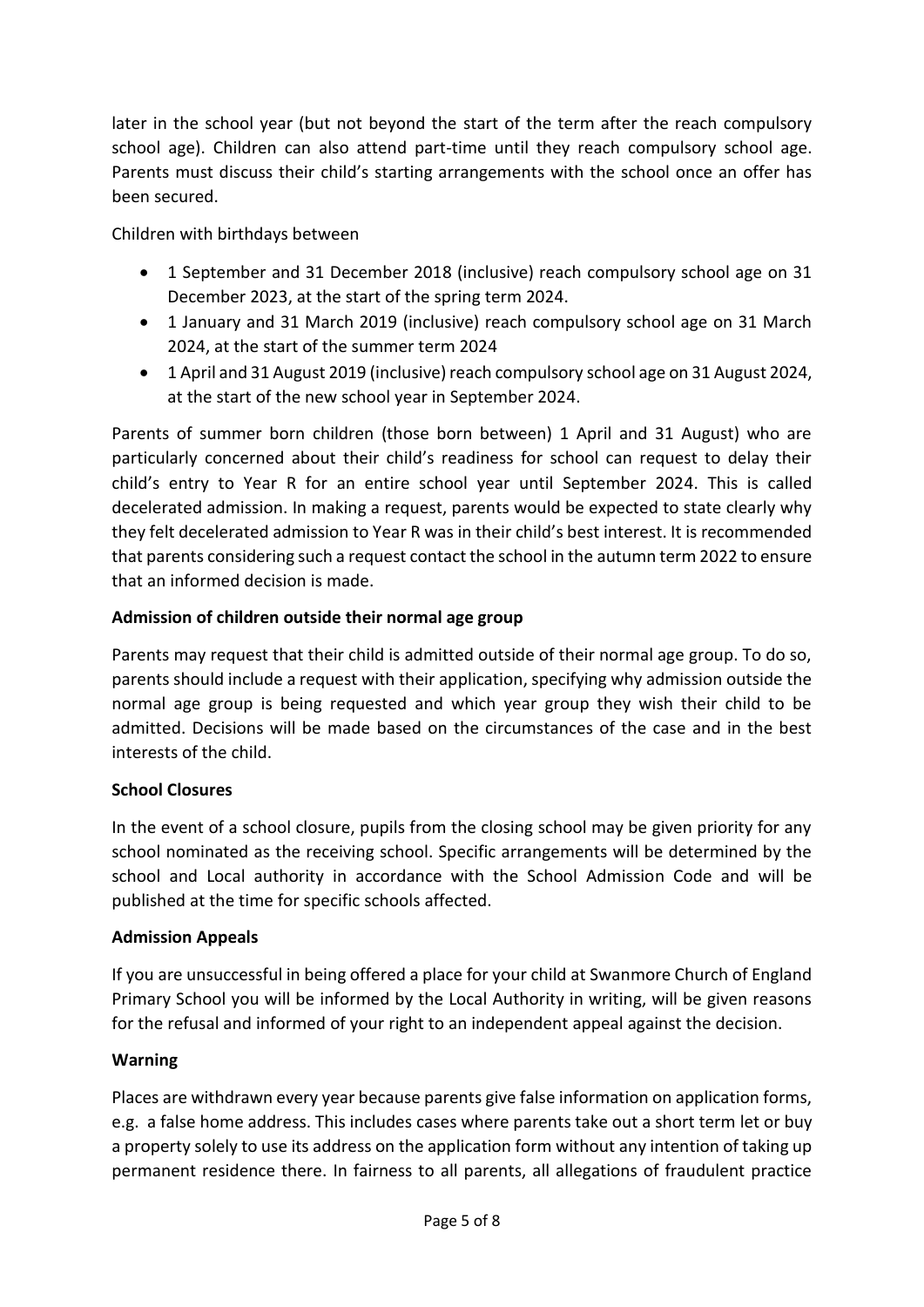brought to the Governing Board's attention will be investigated. The Governing Board reserve the right to withdraw the offer of a place if fraudulent of intentionally misleading information has been used on an application.

#### **How to apply**

The Local Authority operates a Co-ordinated Admissions Scheme which processes all main round (ordinary) admissions applications. You must complete a Local Authority Form available from website. https://www.hants.gov.uk/educationandlearning/admissions

#### **Definitions**

- i) Looked after children are defined as those who are a) in the care of a local authority, or b) being provided with accommodation by a local authority under exercise of their social services functions (see definition in section 22(1) of the Children Act 1989). Previously looked after children are those who were looked after but immediately after being looked after became subject to an adoption order, child arrangement order, or special guardianship order; this also includes those children who appear (to the admission authority) to have been in state care outside of England and ceased to be in state care as a result of being adopted. An adoption order is an order under section 46 of the Adoption and Children Act 2002 or section 12 of the Adoption Act 1976. Child arrangement orders are defined in section 8 of the Children Act 1989, as amended by section 12 of the Children and Families Act 2014. Child arrangements orders replace residence orders and any residence order in force prior to 22 April 2014 is deemed to be a child arrangement order. Section 14A of the Children Act 1989 defines a 'special guardianship order' as an order appointing one or more individuals to be a child's special guardian(s).
- ii) Applicants will only be considered under this criterion if on the application form they have ticked the appropriate box explicitly indicating that they wish for their application to be considered under medical / social need, 'Medical need' does not include mild medical conditions, such as asthma or allergies. 'Social need' does not include a parent's wish that a child attends the school because of a child's aptitude of abilities or because their friends attend the school or because or routine childminding arrangements. Priority will be given to those children whose evidence establishes that they have a demonstrable and significant need to attend a particular school. Equally this priority will apply to children whose evidence establishes that their family member's physical or mental health or social needs mean that they have demonstrable and significant need to attend a particular school. Evidence must confirm the circumstances of the case and must set out why the child should attend a particular school. Evidence must confirm the circumstances of the case and must set out why the child should attend a particular school and why no other school could meet the child's needs.

Providing the evidence does not guarantee that a child will be given priority at a particular school and in each case a decision will be made on the merits of the case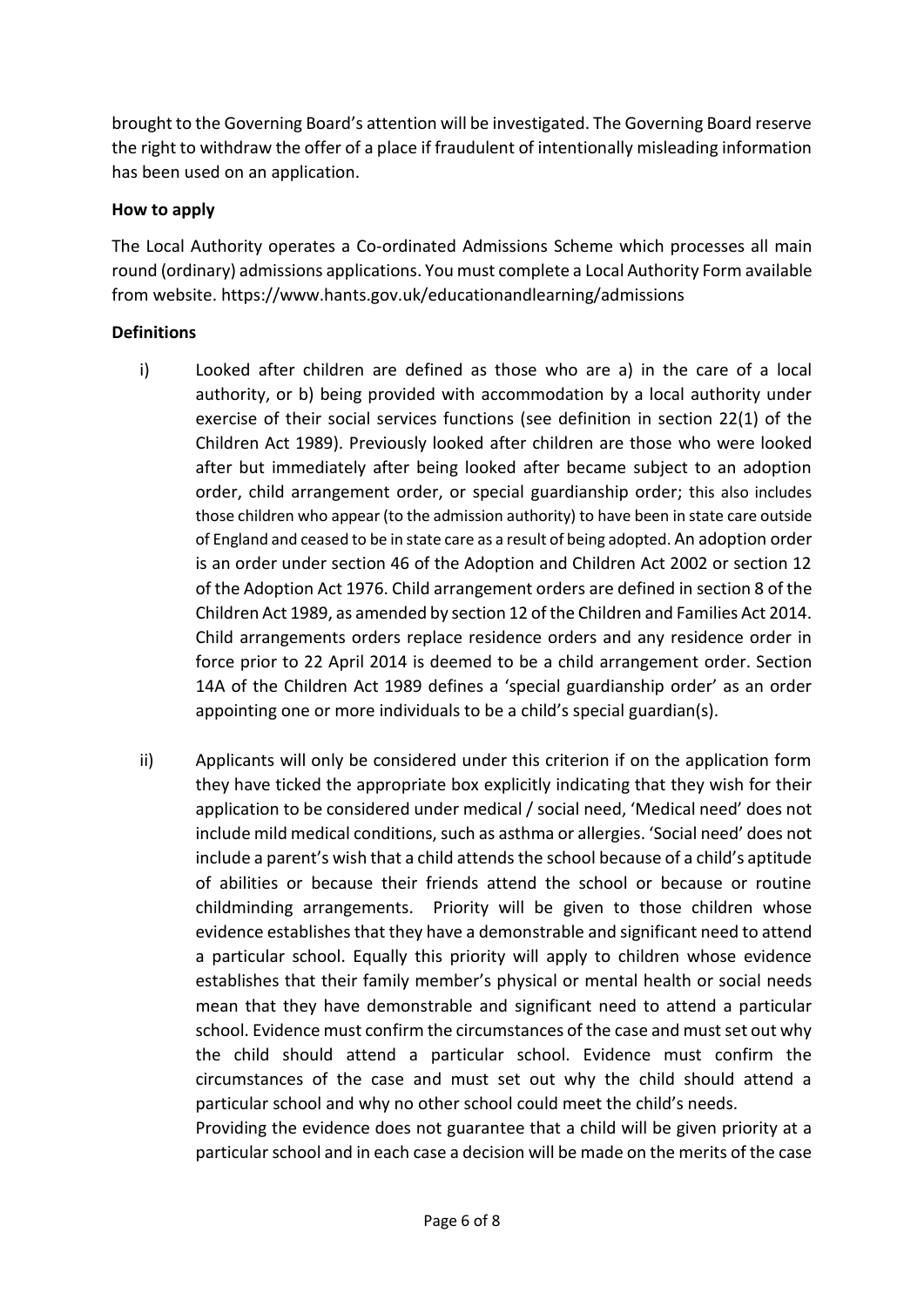and whether the evidence demonstrates that a placement should be made at one particular school above any other.

- iii) A map of Swanmore Church of England Primary School catchment area is available https://www.hants.gov.uk/educationandlearning/findaschool/schooldetails?dfes no=3392
- iv) Sibling refers to brother or sister, half-brother or half-sister, adoptive brother or adoptive sister, foster brother or foster sister, step-brother of step sister living as one family unit at the same address. It will also be applied to situation where a full, half or adopted brother or sister are living at separate addresses.
- v) Displaced refers to a child who was refused a place at the catchment school in the normal admission round having named it in the application and was not offered a higher named preference school. To identify the child's catchment school please use the links below. Note that some addresses are in catchment for more than one school and in this case, displaced refers to a child who was refused a place at any of their catchment schools.

https://www.hants.gov.uk/educationandlearning/findaschool/schooldetails?dfes no=3392

vi) Active member of a Christian Church is defined as attending worship at a church under the definition given in this policy at least once a month for the previous two years before the deadline for admissions. Parents applying under this criterion are required to complete a **Supplementary Information Form** (SIF) which asks for a declaration and verification of the child's or your active membership. The SIF is available from the school and must be completed and returned to the school by midnight on the 14<sup>th</sup> January 2023. As it is a paper form that needs to be signed, the SIF is not available online. In order to ensure that you have the required church attendance you may need to complete two or more forms. This is normally more applicable to those who have moved into the area but attended church at their previous address.

If a disability or other 'special needs' circumstance prevents regular attendance at a specific place of worship but the person concerned is recognised by the church leaders as a 'regular worshipper' then this can be taken into consideration in your declaration and the verification of your "active membership of a Christian Church".

In the event that during the period specified for attendance at worship the Christian church has been closed for public worship and has not provided alternative premises for that worship, the requirements of these arrangements in relation to attendance will only apply to the period when the church or alternative premises have been available for public worship.